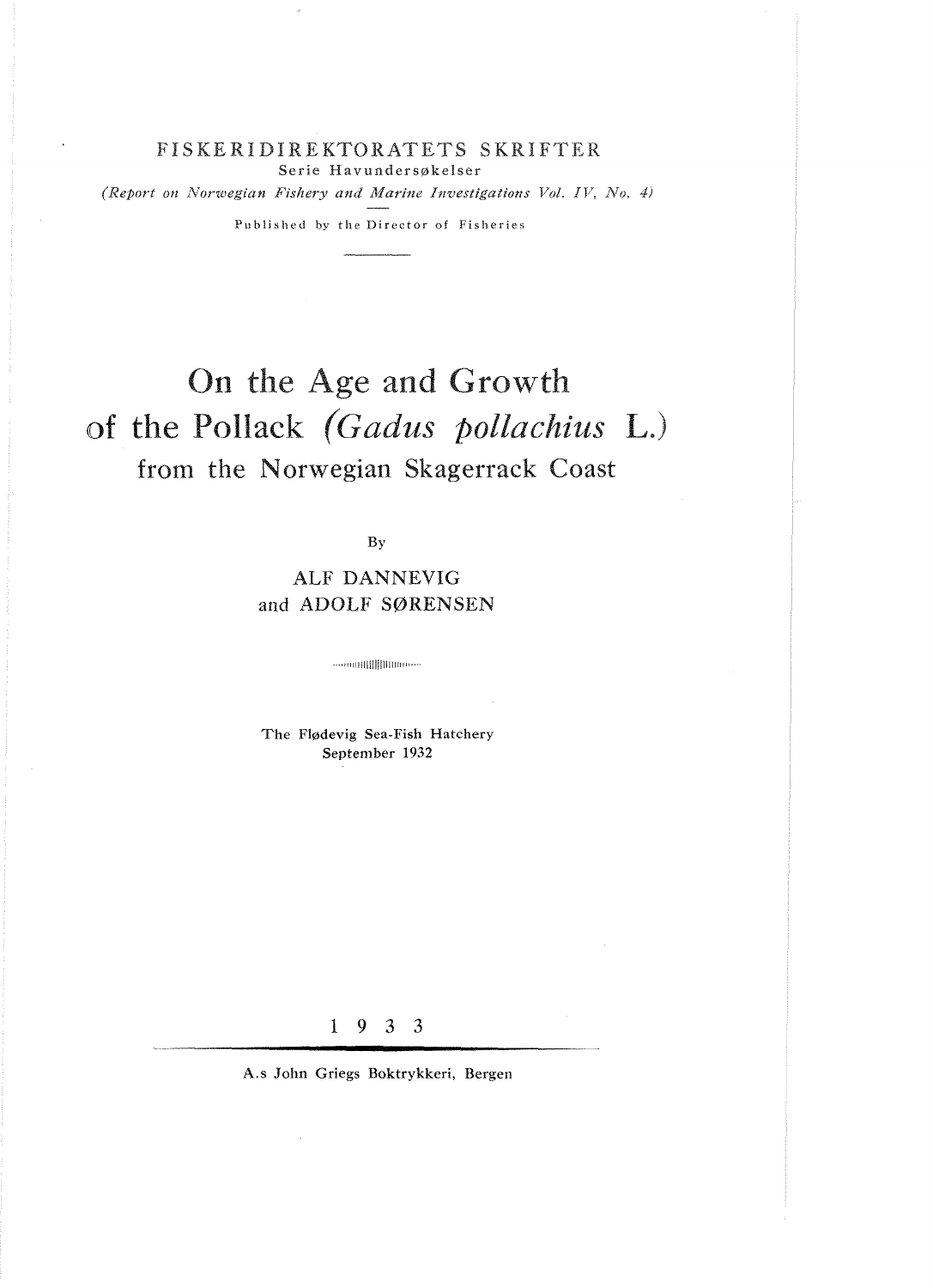$\ddot{\phantom{0}}$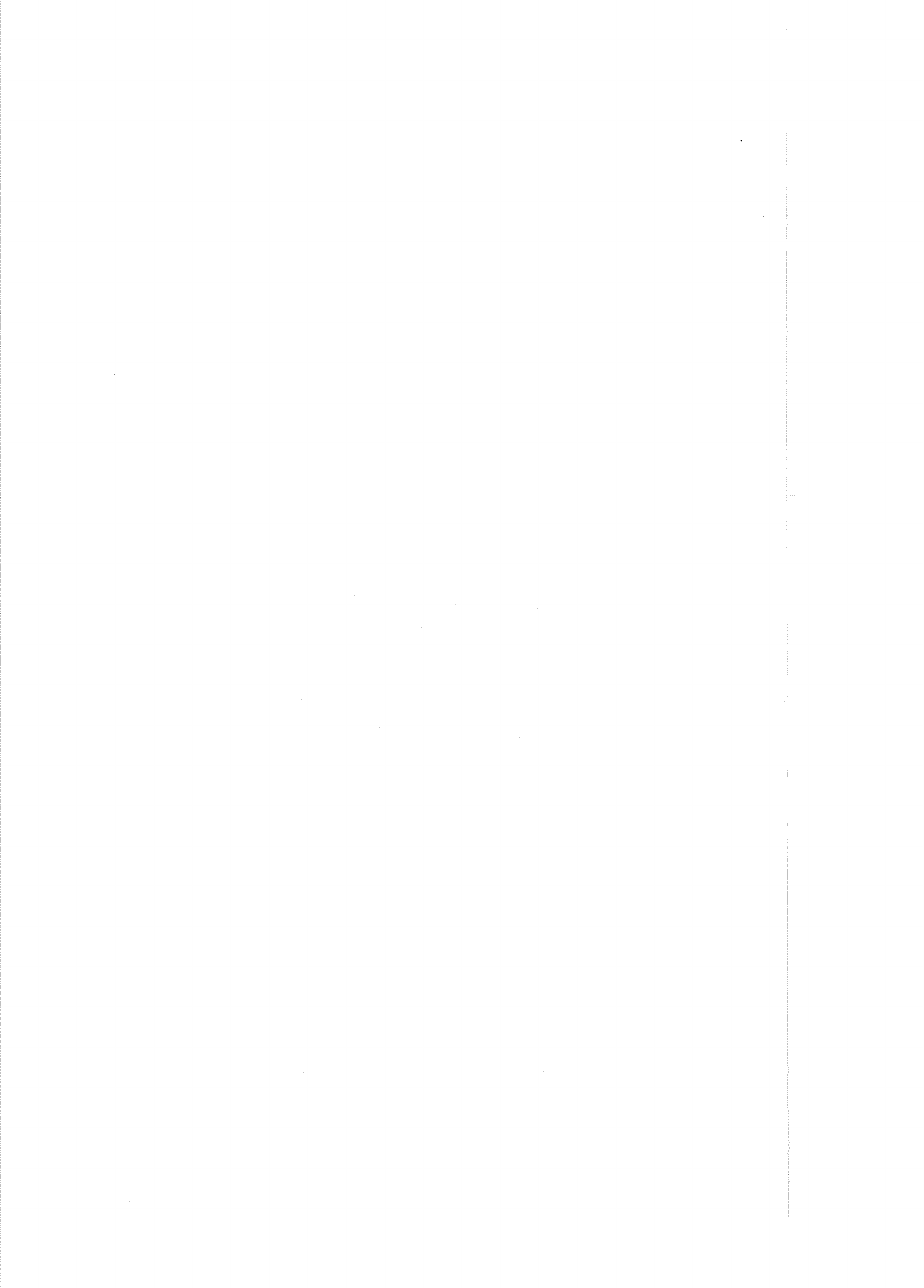Earlier examinations of the scales of the cod from the waters near the Norwegian Skagerrack coast revealed that the ordinary scale theory did not hold good for this species. The narrow parts of the scales were formed, as a rule, during late Summer, not during Winter. (Alf Dannevig: "On the Growth of the Cod and the Formation of Annual Zones in the Scales. Experiments at the Flødevig Sea-Fish Hatchery", Bergen 1925. And Alf Dannevig: "On the Age and Growth of the Cod from the Norwegian Skagerrack Coast", Bergen 1933.

From these investigations it is obvious that the first zone is formed in the calendar year of hatching  $-$  according to the old theory it is formed in the following Winter. We have thus a constant difference in age of one year between the results of the two methods for the cod collected during Autumn & Winter. A cod caught in November showing one distinct zone belongs to the brood of the same year.

In addition we had some uncertainty in reading the cod scales. It proved that in some fish an additional zone was formed during Winter  $-$  and it was impossible to distinguish between the two zones. (In the cod, however, the otoliths were much easier to decipher).

In the case of young salmon it was also found that the first zone was formed in late Summer. (Alf Dannevig: "Om dannelsen av årringer i lakseungenes skjell", Oslo 1928) \*).

When dealing with the pollack from our waters it was found necessary to examine the scales on this point.

The pollack scale has well defined zones (Fig. I), and secondary zones, which are of a character apt to give rise to uncertainty, seldom occur. In the scales of most pollack, however, a faint zone is found zones, which are or a character apt to give rise to uncertainty, seldom<br>occur. In the scales of most pollack, however, a faint zone is found<br>near the centre — probably of the same character as the Summer zone in the cod scale, but far less prominent. Fig. 2.

By examining the scales it was found that the zone with narrow sclerites was ordinarily found near the margin of the scale, if the fish  $\frac{1}{2}$ 

<sup>&</sup>quot;) Arwidson (1910) was of the opinion that the first zone was formed when the young salmon had attained a definite size -- and that this size was often reached in late Summer. Hence the occurrence of "Winter-zones" in that season.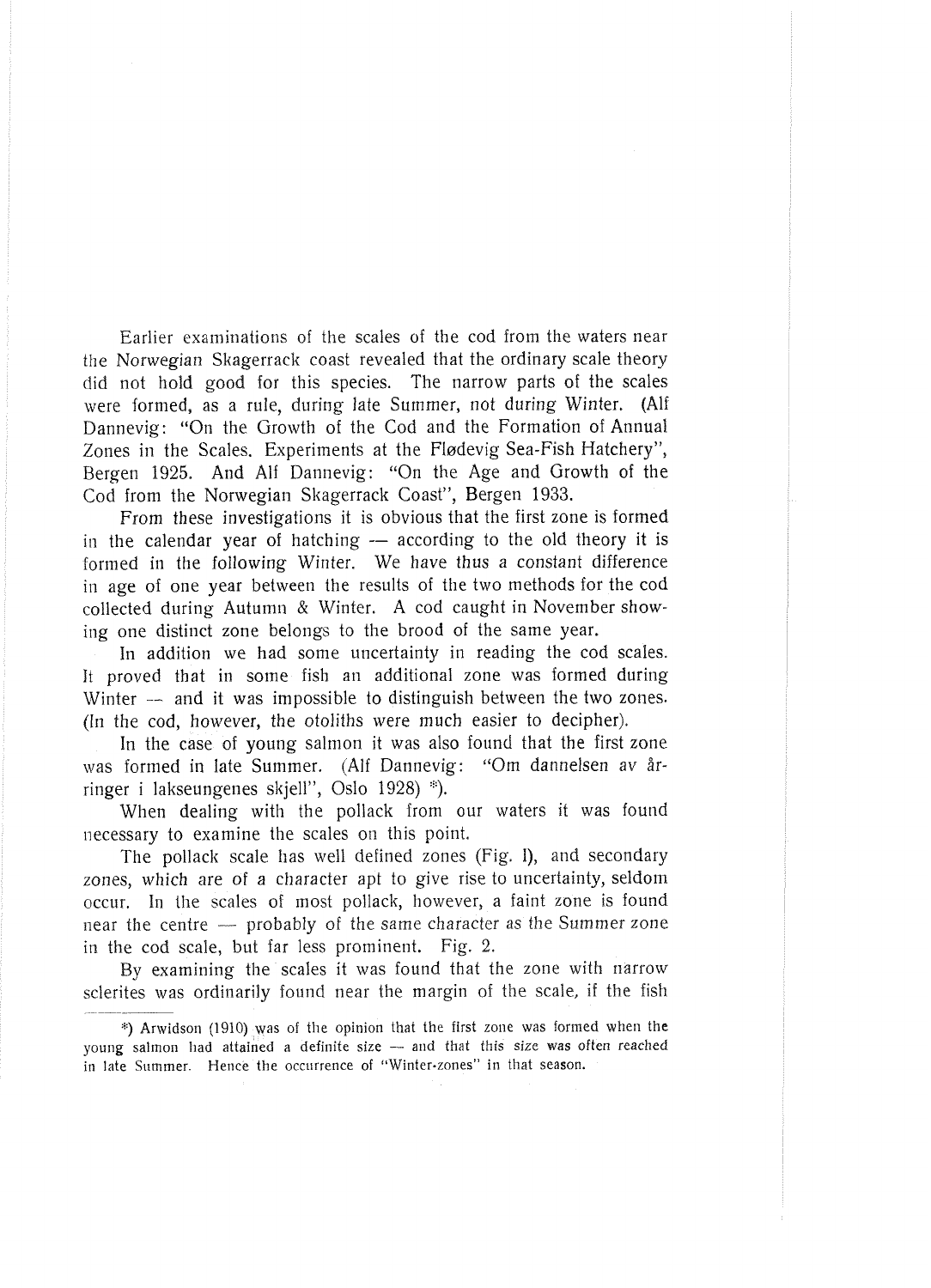was caught during Spring. In order to have this point verified some was eargin daring oping. In state to have this point verified some<br>of our material (i.e. scales from 2145 pollack caught in traps in the<br>years 1922 — 1930 incl.), was examined to this end.



Fig. 1. Scale of Pollack 41 cm.  $26/4$ . 1928 Fig. 2. Scale of Pollack 19 cm.<br>Søndeledfjord. Showing two distinct zones,  $6/1$ . 1926 Søndeledfjord. Showing Søndeledfjord. Showing two distinct zones, the third at the margin.

the Summer check  $(\times)$ .

|  |  |  |  |  |  |  | The material was collected from the following localities: |
|--|--|--|--|--|--|--|-----------------------------------------------------------|
|--|--|--|--|--|--|--|-----------------------------------------------------------|

| Bærøfjord (Kragerø) 109 specimens |              |
|-----------------------------------|--------------|
|                                   | 11           |
| Søndeledfjord (Risør) 962         | $\mathbf{H}$ |
| Flødevigen (Arendal)  298         | $\mathbf{H}$ |
| Topdalsfjord (Kristiansand) 699   | ,,           |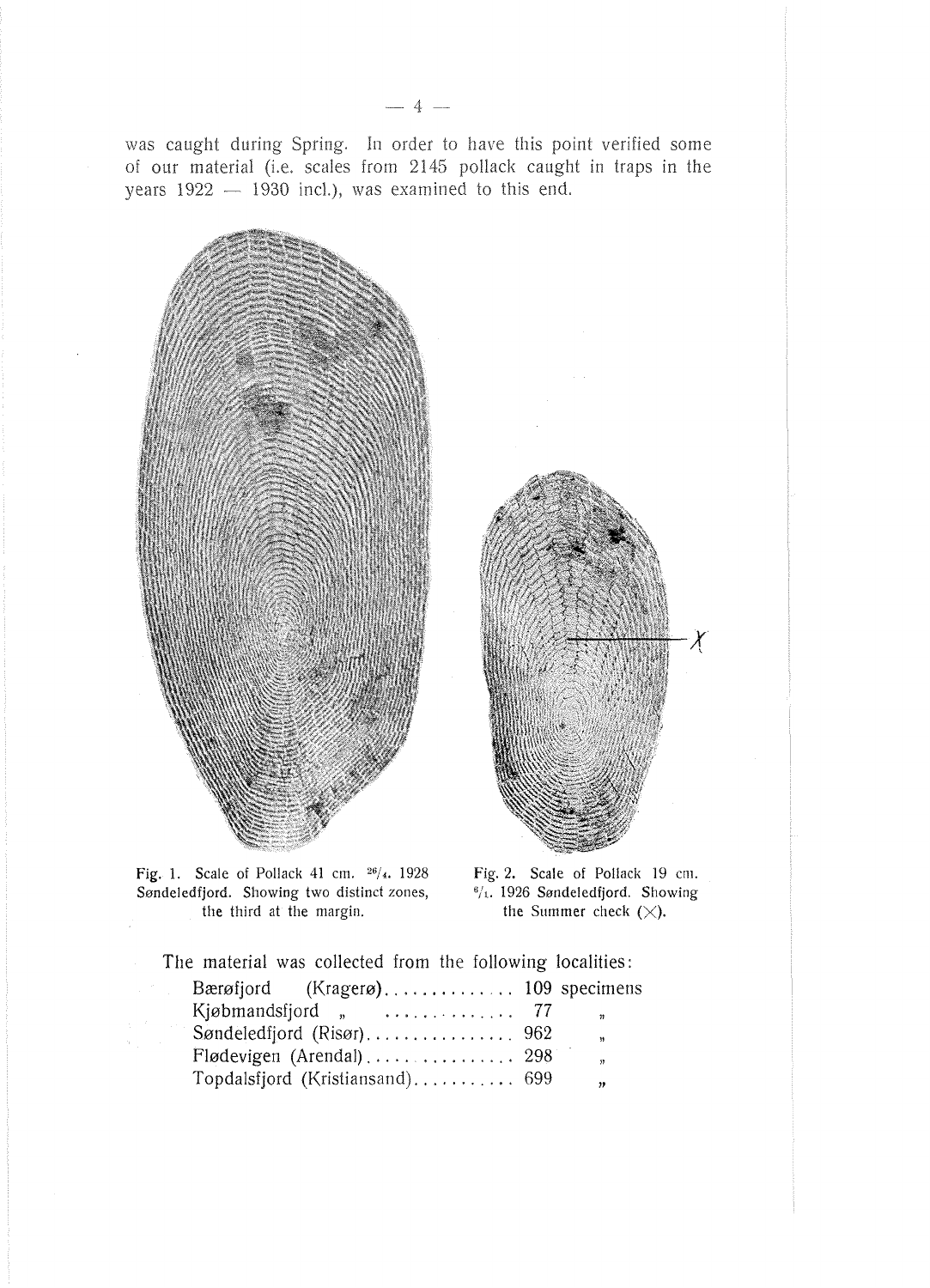In tab. I a  $&$  I b the material is grouped for each month according to the number of zones found in the scales. It is evident that the new zones occur in May-June for the young fish, and in June-July for the older. The zones of narrow sclerites must, therefore, have been formed during the previous months - apparently during the biological<br>formed during the previous months - apparently during the biological Winter.

As will be understood this stands in direct contrast to the results previously arrived at for the cod from the same waters, and is more in conformity with the general scale theory. The new growth, however, occurs much later in the season. The difference between the two species may be ascribed to the difference in the normal occurrence of the two species. In our waters the cod is to be regarded as a northerly species may be ascribed to the difference in the not<br>the two species. In our waters the cod is to be regardorm.<br>form — the pollack, however, as a southerly form.

By the examination of the material it was also noted that the relatively fast growing fish seemed to form the zones at an earlier date than the slow growers. It also appeared that the zone was formed at an earlier date in years with high sea-temperatures than with Iow ones.

The material is, however, too scanty to enable us to give definite figures.

The distance between the "centre" of the scales and the margin of the different zones was measured, and on the assumption that the growth of the scale and the growth of the fish were proportional, the length increment of the fish  $t_0$ ,  $t_1$ ,  $t_2$  etc. was reckoned for each season of growth.

The measurement of the margin of the scale expressed as the corresponding growth of the fish in centimetres is compiled in tab. 2. For the older fish the material is scanty, (see tab.  $1$  b.) and as the time of the formation of the zone is not so strictly defined as in the case of the younger fish, we wish especially to draw attention to the younger classes.

The table shows that the margin was smallest in May-June, and augmented till July of the next year. In the months of May—July some fish were found with narrow sclerities near the margin - in<br>some fish were found with narrow sclerities near the margin - in others the new growth had begung. The two modifications are tabulated in the lower and the upper part of the table respectively.

In fig. 3 the width of the margin is given graphically for each month during one year. On account of the material being scanty the older fish are excluded, and the few specimens forming their zones very early or very late are also omitted.

It is evident that the margin of the scale is relatively great in the youngest fish  $-$  and that the chief increment occurs during Summer.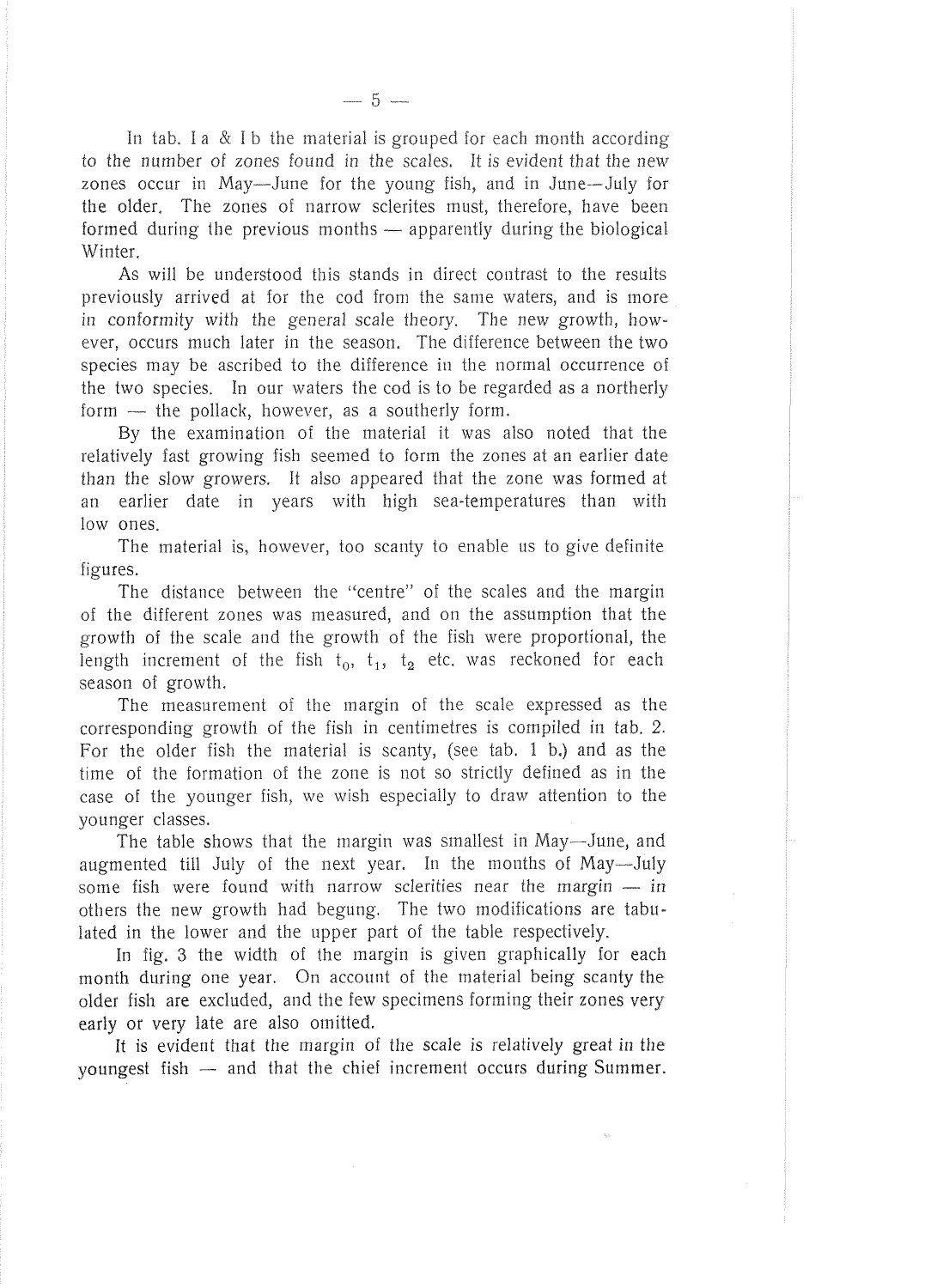|             | No.            | Average  |                          |       | No. of Zones:  |    |
|-------------|----------------|----------|--------------------------|-------|----------------|----|
|             | examined       | length   | $\theta$                 | 1     | $\overline{2}$ | 3  |
| December    | 2              | 19.5     | 2                        |       |                |    |
| January     | 5              | $20-4$   | 5                        |       |                |    |
| February    | 5              | $20 - 0$ | 5                        |       |                |    |
| March       | $\overline{2}$ | $21-0$   | $\overline{2}$           |       |                |    |
| April       | 3              | 21.3     | 3                        |       |                |    |
| May         | 1              | 22.0     |                          | 1     |                |    |
| June        | 9              | 22.9     | $\sim$                   | 9     |                |    |
| July        | 75             | 23.5     | $\overline{\phantom{a}}$ | 75    |                |    |
| August      | 206            | 25.2     |                          | 206   |                |    |
| September   | 163            | 26.2     |                          | 163   |                |    |
| October     | 162            | $28 - 0$ |                          | 162   |                |    |
| November    | 217            | 28.4     |                          | 217   |                |    |
| December    | 136            | 29.5     |                          | 136   |                |    |
| January  ii | 47             | 30.9     | $\overline{\phantom{a}}$ | 47    |                |    |
| February    | 34             | $30-2$   | i<br>Indonésia           | 34    |                |    |
| March       | 44             | 31.6     |                          | 44    |                |    |
| April       | 69             | 31.0     |                          | 69    |                |    |
| May         | 39             | 32.3     |                          | 39    |                |    |
| June        | 45             | 32.6     |                          | 24    | 21             |    |
| July        | 70             | 33.1     |                          | 1     | 69             |    |
| August      | 88             | 34.9     |                          |       | 88             |    |
| September   | 58             | 37.0     |                          |       | 58             |    |
| October     | 34             | 363      |                          |       | 34             |    |
| November    | 57             | 352      |                          |       | 57             |    |
| December    | 28             | 37.5     |                          |       | 28             |    |
| January     | 16             | 38.3     |                          |       | 16             |    |
| February    | 7              | 41.1     | $\overline{\phantom{0}}$ |       | 7              |    |
|             | 12             | 393      |                          |       | 12             |    |
| April       | 29             | 40.8     | — -                      | سيبيب | 29             |    |
| May         | 33             | $40-6$   |                          |       | 33             |    |
| June        | 28             | 41.4     | .                        |       | 17             | 11 |
| July        | 15             | 42.7     |                          |       | $\overline{2}$ | 13 |
| August      | 36             | 44.8     |                          |       | $\overline{2}$ | 34 |
| September   | 30             | 46.2     |                          |       |                | 30 |
| October     | 23             | 47.4     |                          |       |                | 23 |
| November    | 19             | 47.0     |                          |       |                | 19 |
| December    | 9              | 450      |                          |       |                | 9  |
|             |                |          |                          |       |                |    |

Tab. 1 a. Pollack grouped according to number of zones.

 $-6-$ 

 $\overline{\phantom{a}}$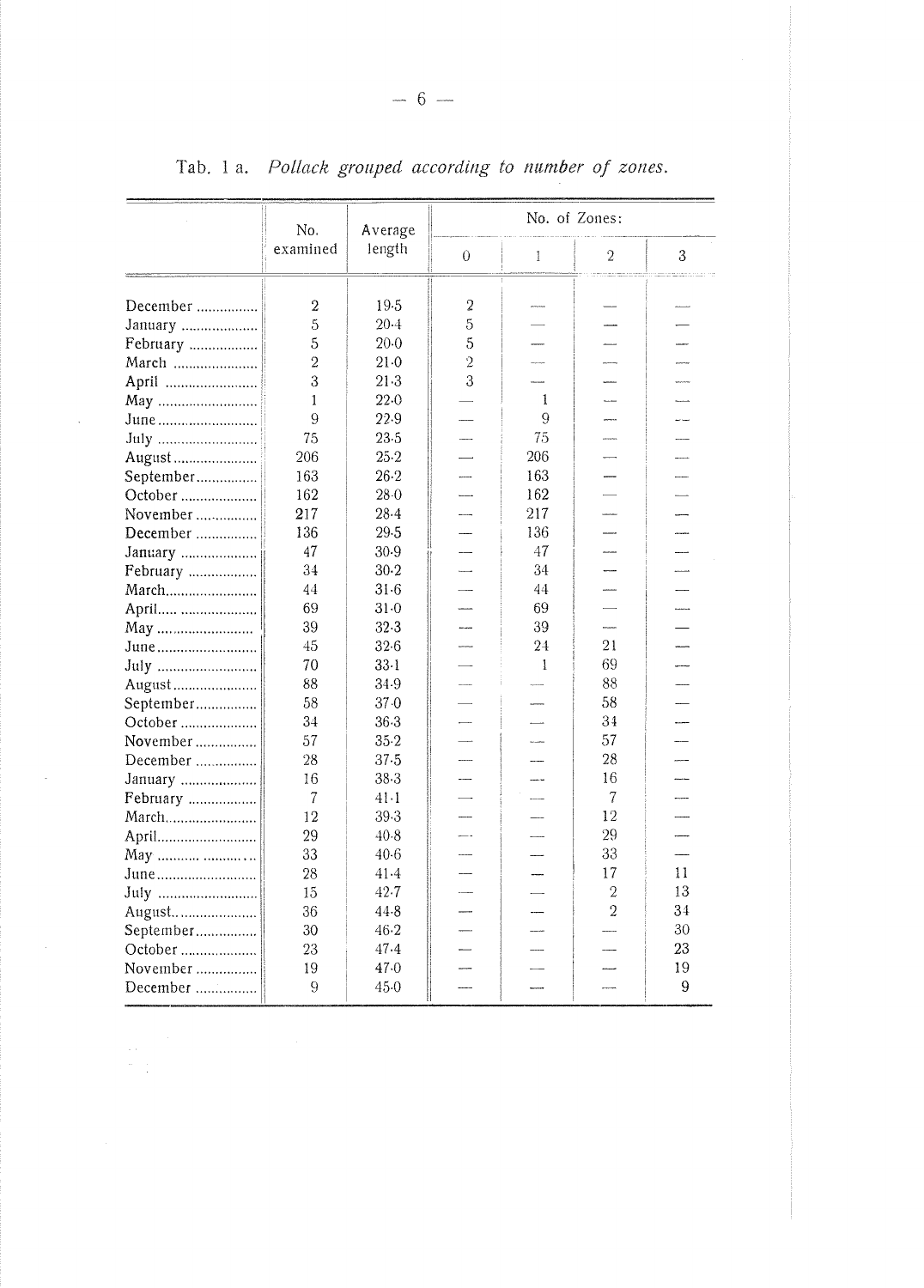|           | No             | Average  |                          | No. of zones:    |                |              |
|-----------|----------------|----------|--------------------------|------------------|----------------|--------------|
|           | examined       | length   | 3                        | $\overline{4}$   | 5              | 6            |
| January   | 3              | 48.7     | 3                        |                  |                |              |
| February  | 5              | 47.6     | 5                        |                  |                |              |
| March     | 9              | 47.8     | 9                        |                  |                |              |
| April     | 20             | 47.7     | 20                       |                  |                |              |
| May       | 35             | 47.9     | 35                       |                  |                |              |
| June      | 22             | 49.5     | 18                       | 4                |                |              |
| July      | 27             | 52.4     | $\mathbf{1}$             | 26               |                |              |
| August    | 13             | 52.6     |                          | 13               |                |              |
| September | 15             | $53-7$   |                          | 15               |                |              |
| October   | 10             | 53.0     |                          | 10               |                |              |
| November  | 6              | $52-7$   |                          | 6                |                |              |
| December  | 8              | $50-6$   |                          | 8                |                |              |
|           | $\overline{2}$ | 58.5     |                          | $\boldsymbol{2}$ |                |              |
| February  | $\overline{4}$ | $51-8$   |                          | 4                |                |              |
| March     | 4              | 52.0     |                          | 4                |                |              |
| April     | 8              | $51-1$   |                          | 8                |                |              |
|           | 15             | 53.2     | $\overline{\phantom{a}}$ | 15               |                |              |
|           | 12             | $55 - 8$ |                          | $\frac{1}{1}$ 9  | 3              |              |
|           | $\overline{2}$ | 54.5     |                          | $\mathbf{2}$     | $\Omega$       |              |
|           | 1              | 57.0     |                          | 1                | 0              |              |
| September | 5              | 57.0     |                          |                  | 5              |              |
|           | 5              | 54.8     |                          |                  | 5              |              |
| November  | $\overline{2}$ | 59.0     | $\overline{\phantom{a}}$ |                  | $\overline{2}$ |              |
| December  | 1              | $55-0$   |                          |                  | 1              |              |
| January   | $\overline{2}$ | 61.5     |                          |                  | $\overline{2}$ |              |
| February  | $\overline{0}$ |          |                          |                  | $\overline{0}$ |              |
|           | 1              | 55.0     | ---                      |                  | 1              |              |
|           | $\overline{4}$ | $56 - 8$ |                          |                  | $\overline{4}$ |              |
| April     | 3              | 56.0     |                          |                  | 3              |              |
|           | 6              | $60-3$   | للمسالم                  |                  | 6              |              |
| June      | 5              | 59.6     |                          |                  | 5              |              |
| July      | $\overline{7}$ | 60.6     |                          |                  | 6              | $\mathbf{1}$ |
| August    | 8              | 61.5     |                          |                  | 7              | 1            |
| September | 1              | 59.0     |                          |                  |                | 1            |
| October   | 1              | 51.0     |                          |                  |                | $\mathbb{I}$ |
| November  | 1              | 67.0     |                          |                  |                | 1            |
| December  |                |          |                          |                  |                |              |

Tab. 1 b. Pollack grouped according to number of zones.

 $-7$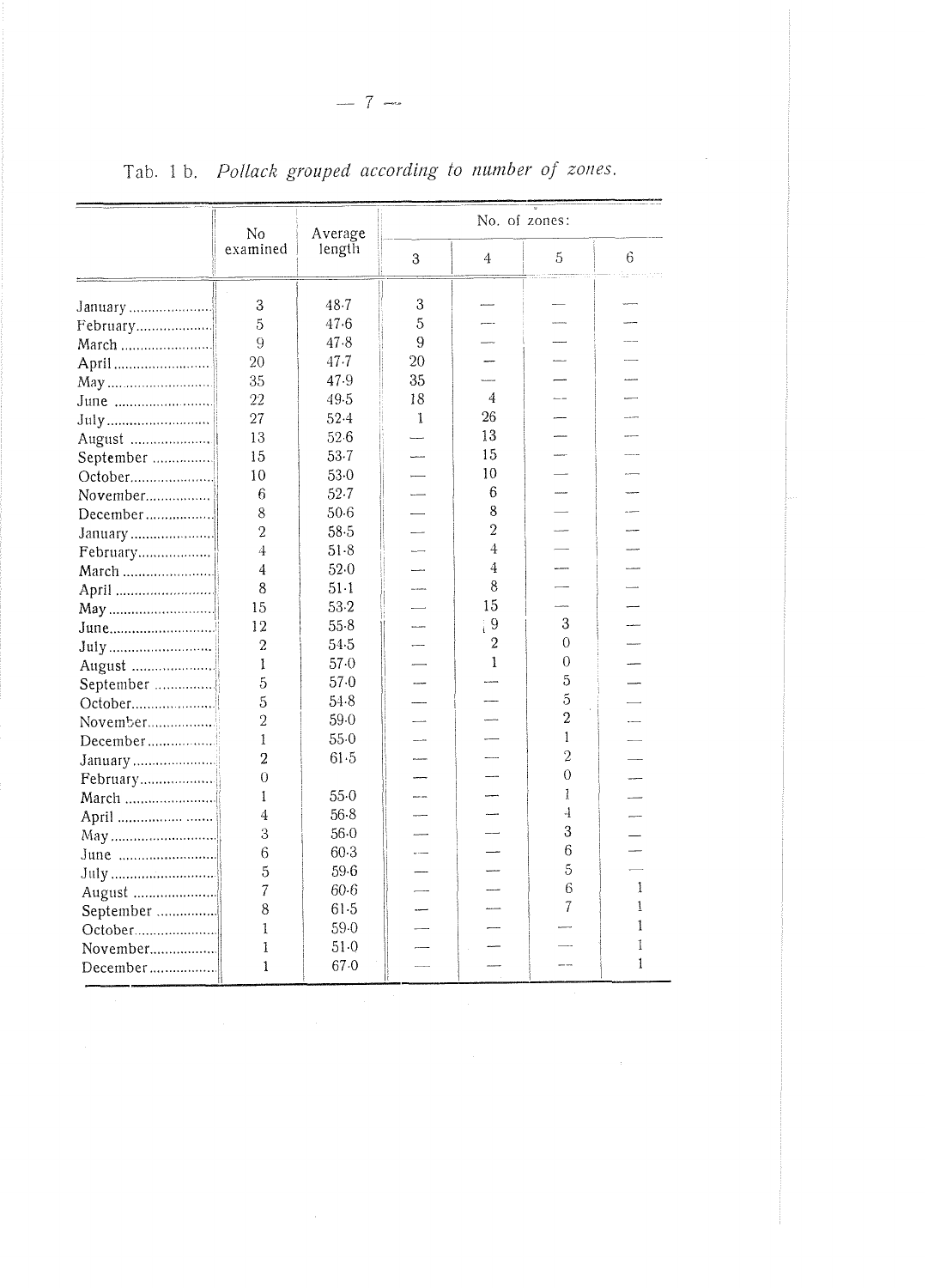In table 3 the computed length of the fish is given for the 1924 year-group. The values are given for each age (number of zones) separately. It will be seen that the  $1<sub>1</sub>$  diminishes as we pass from the young to the older fish. This means that the method of caiculating 1 cannot be very accurate. Here we have to do with the phenomenon of Miss Lee (1912) found by her in both herring and haddock.



In table 4 the total result for all year-groups from the Søndeledfjord is given. The results arrived at from the single year-groups are confirmed, the 1, diminishing when more zones are formed.

There remains the fact that the calculated length of the fish of the same year-group at the time of the finishing of the zones diminishes when the fish grows older; we are not, however, in a position to discuss the cause of this phenomenon on the basis of the material at hand. We will only draw attention to the fact that it will not be safe to study the growth of the pollack from year to year by ordinary scale measurements. It is possible, however, that a correction may be found which will eliminate the discrepancies in the measurements.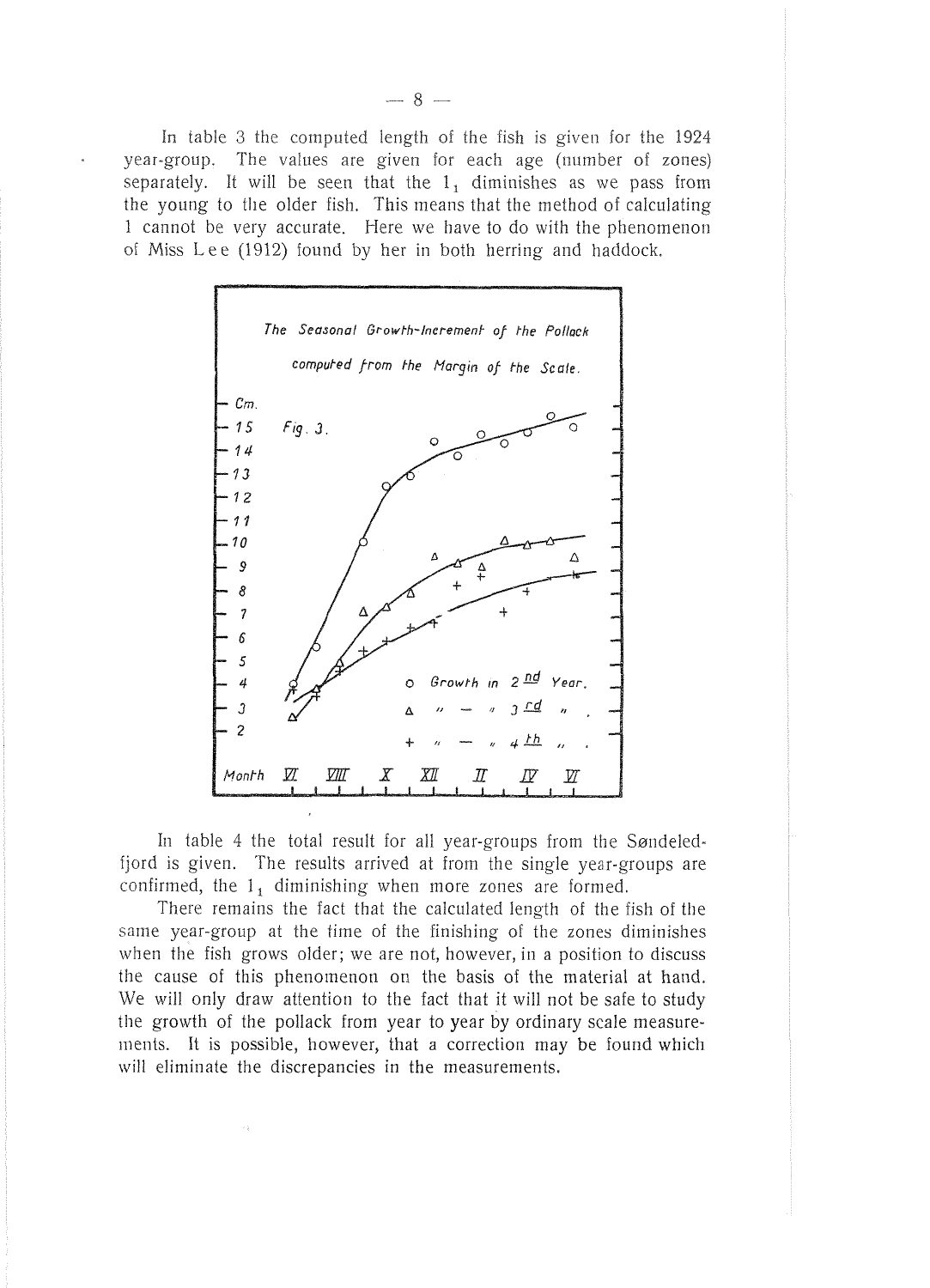$\overline{7}$ Month  $\mathbbm{1}$  $\overline{2}$ 3  $\frac{4}{3}$ 5 6  $\mathbf{V}$  $2.0$  $\overline{\phantom{a}}$  $\overline{\phantom{a}}$  $\overline{\phantom{a}}$  $\mbox{VI}$  $4.1$  $2.6$  $3.8$  $4.5$  $2\mathord{\cdot}3$  $\overline{\phantom{0}}$ VII  $5.7$  $3.8\,$  $3.5$  $5.7$  $\overline{\phantom{a}}$  $\frac{1}{2}$ VIII  $8.5$ 4.9  $4.6$  $4.8$  $3.0$ .....  $\mathbf{I}$ X  $7.1$  $5.5$  $7.7$ 3.9  $3.0$  $10-2$ —<br>———  $\boldsymbol{\mathrm{X}}$  $12.6$  $7.3$  $5.9\,$  $4.2$  $4.2$  $5.0$  $\overline{\phantom{a}}$ XI 7.9  $3.7$  $4 - 0$ 13.0  $6.5$ 4.7  $3.0$ XII 14.5 9.5  $6.7$  $5.7$ 7.0  $5-0$ -----

 $6-0$ 

 $5.3\,$ 

 $4.7$ 

 $5.5$ 

 $6.1$ 

 $7.2$ 

6.9

 $11.0\,$ 

 $6.5$ 

 $\overline{\phantom{a}}$ 

 $7.0$ 

 $5.7\,$ 

 $6.5$ 

5.9

 $6-0$ 

 $6 - 6$ 

 $6.6$ 

 $\overline{a}$ 

L.

 $4.0$  $4.0$ 

 $5.0$ 

 $\overline{\phantom{a}}$ 

 $6·5$ 

 $5-2$ 

 $7.0$ 

 $\mathbf I$ 

 $\prod$ 

 $\prod$ 

IV

V

VI

VII

VIII

 $\overline{\rm I}$ X

13.9

 $14.8$ 

14.4

14.9

 $15.6$ 

 $15.1$ 

 $15-5$ 

---

L.

 $9.2\,$ 

 $9.0$ 

10.2

10.0

 $10-2$ 

 $9.5$ 

14.0

 $14.0$ 

 $\overline{a}$ 

 $8.3\,$ 

 $8.7$ 

 $7.2$ 

 $8.1$ 

 $8.7$ 

 $8.8\,$ 

 $9.0$ 

 $\overline{a}$ 

Tab. 2. Width of the margin of the scale after zone No.:

 $\,8\,$ 

 $\overline{\phantom{0}}$ 

 $\overline{\phantom{a}}$ 

 $3.0$ 

 $\overline{\phantom{0}}$ 

 $\overline{\phantom{a}}$ 

 $\overline{\phantom{a}}$ 

 $\overline{a}$ 

<u>.</u>

 $5.0$ 

 $7.0$ 

 $\overline{a}$ 

Year-group 1924. Søndeledfjord. Tab. 3.

| When caught:               |              |             |                          |                   |       |
|----------------------------|--------------|-------------|--------------------------|-------------------|-------|
| $1925 - 26$<br>$1926 - 27$ | 16.2<br>15.2 | ___<br>31.0 | ----<br><b>CONTINUES</b> | <b>CONTRACTOR</b> | ----- |
| $1927 - 28$                | 15.0         | 28.4        | 38.2                     |                   |       |
| $1928 - 29$                | 14.5         | 29.2        | 39.2                     | 48.8              |       |
| $1929 - 30$                | 13.5         | 26.2        | 37.3                     | 45.4              | 52.3  |

Tab. 4. All Year-classes. Søndeledfjord.

| And in the property state of the anti-committee man<br>Age of fish: | The property of the company's property and the company's company's company's and the company's company's company's |                                |      |      | <b>COMPROVE COMPONENTATION</b> AND A PERSON COMPANY AND COMPANY COURT AND CONTRACT OF THE CONTRACT OF THE COMPONENT OF THE COMPANY OF THE COMPANY OF THE COMPANY OF THE COMPANY OF THE COMPANY OF THE COMPANY OF THE COMPANY OF THE<br><b>CONTRACTOR IN THE CASE OF A CASE OF A CASE OF A CASE OF A CASE OF A CASE OF A CASE OF A CASE OF A CASE OF A CASE OF A</b><br>The booth components are considered an announcement and an accuracy of the first service of the construction of |
|---------------------------------------------------------------------|--------------------------------------------------------------------------------------------------------------------|--------------------------------|------|------|----------------------------------------------------------------------------------------------------------------------------------------------------------------------------------------------------------------------------------------------------------------------------------------------------------------------------------------------------------------------------------------------------------------------------------------------------------------------------------------|
|                                                                     | 17.1                                                                                                               | <b><i><u>PERMITTEN</u></i></b> |      |      | <b>The Property</b>                                                                                                                                                                                                                                                                                                                                                                                                                                                                    |
| <br>$23 - 1$                                                        | $16-6$                                                                                                             | 31.2                           |      | ---  | <b>Colorador</b>                                                                                                                                                                                                                                                                                                                                                                                                                                                                       |
| <b>.</b><br>32                                                      | 16.0                                                                                                               | $30-0$                         | 40.2 |      | ----                                                                                                                                                                                                                                                                                                                                                                                                                                                                                   |
| N<br>,,,,,,,,,,,,,,,,<br>55                                         | 15.1                                                                                                               | 29.1                           | 38.8 | 47.6 |                                                                                                                                                                                                                                                                                                                                                                                                                                                                                        |
| n<br>$\mathbf{H}$<br><b>.</b>                                       | $13-5$                                                                                                             | 26.2                           | 37.3 | 45.4 | $52-3$                                                                                                                                                                                                                                                                                                                                                                                                                                                                                 |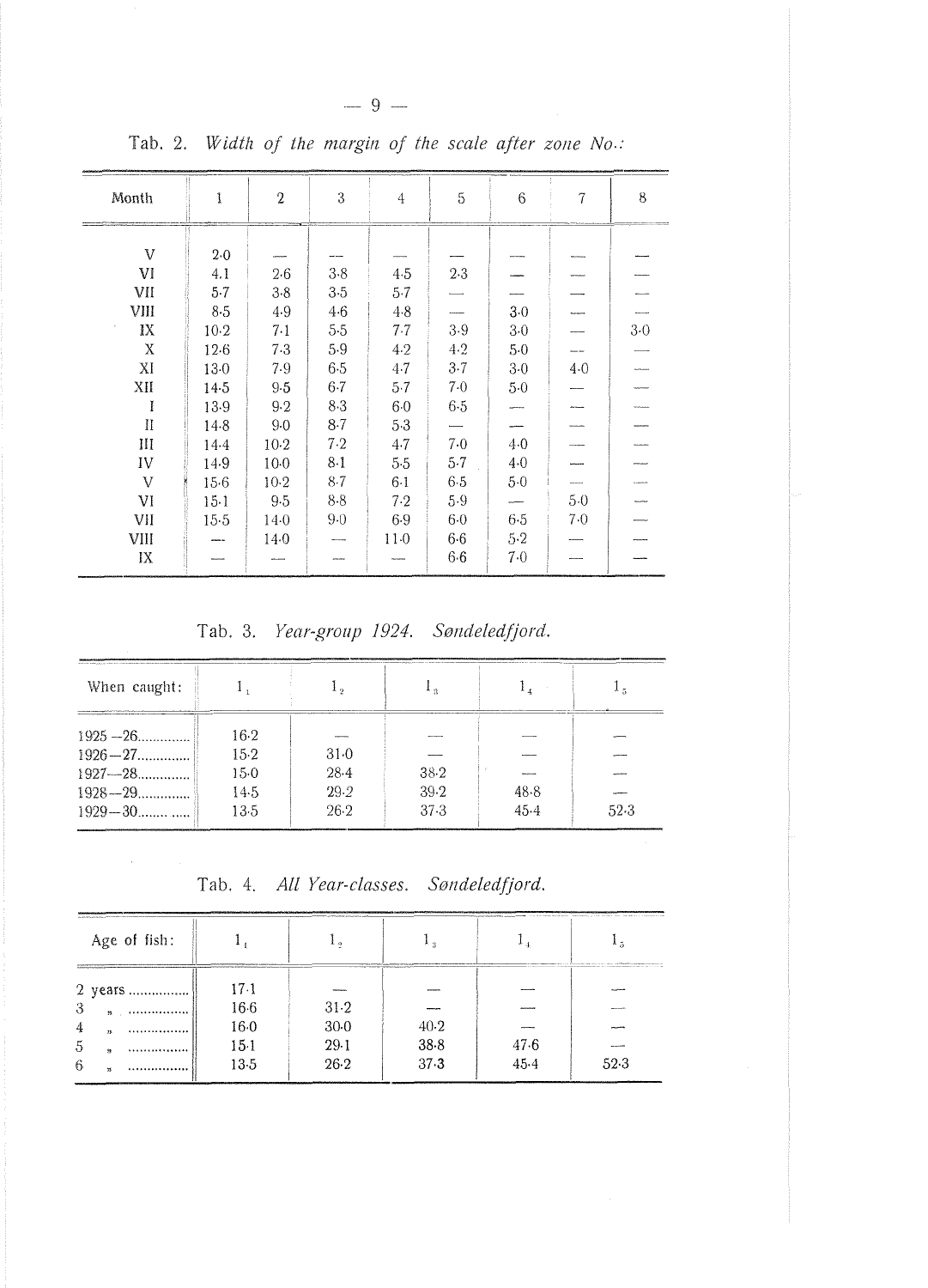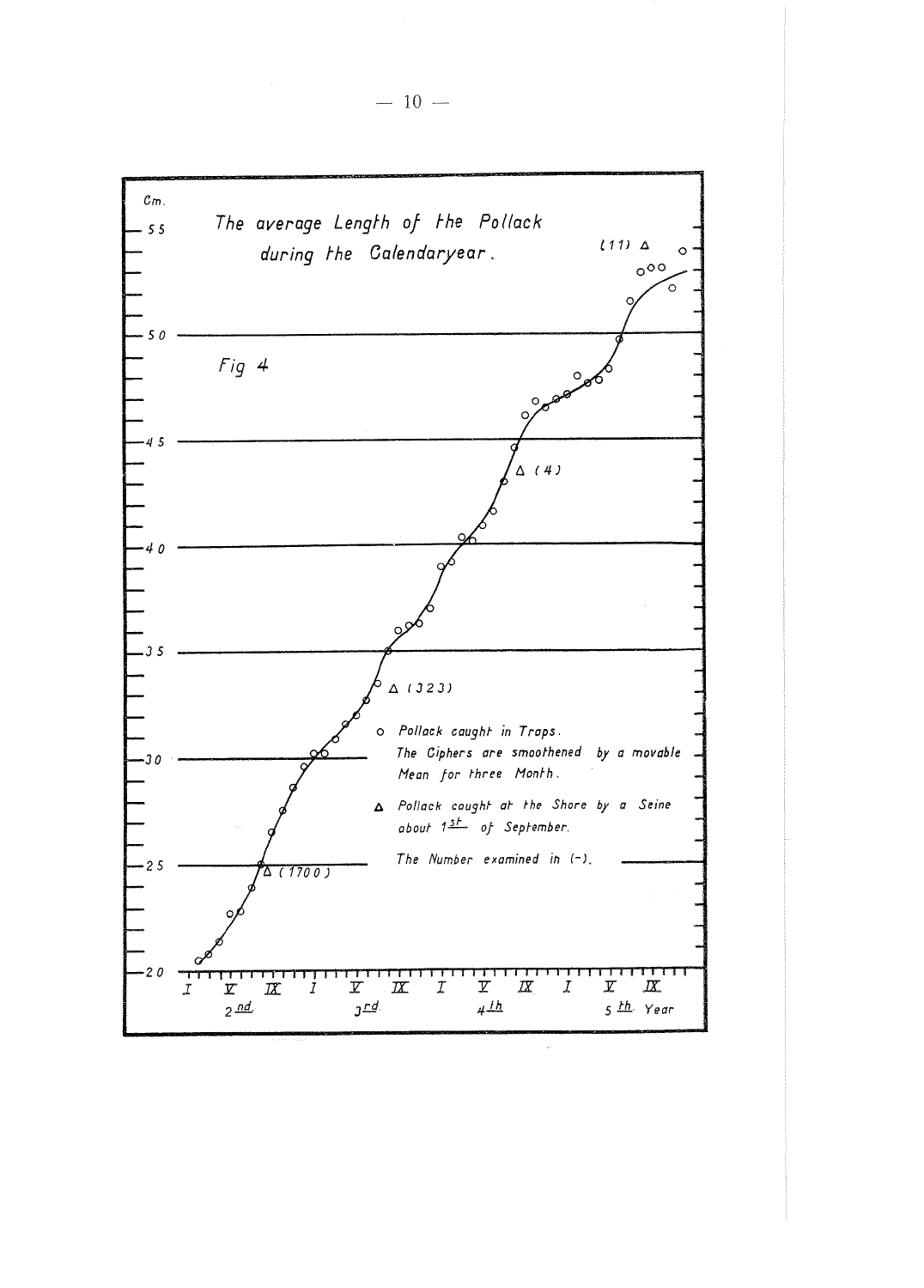| Yearclass                                       | 1925<br>1927<br>1929<br>1921<br>1923<br>1919             |
|-------------------------------------------------|----------------------------------------------------------|
| Fig. 5.                                         | The Occurrence of different.                             |
| When                                            | $^{\circ}/_{\circ}$<br>Yearclasses of the Pollack.<br>60 |
| caught:<br>1922                                 | 40<br>20                                                 |
| 40<br>20<br>1923                                | $\pmb{\theta}$<br>0                                      |
| 40<br>20<br>1924                                | 0                                                        |
| 40<br>$\boldsymbol{2}$ $\boldsymbol{0}$<br>1925 | 0                                                        |
| 40<br>20<br>1926                                | $\boldsymbol{o}$                                         |
| 40<br>20<br>1927<br>- 0                         |                                                          |
| 40<br>20<br>1928<br>-0                          |                                                          |
| 40<br>20<br>1929<br>- 0                         |                                                          |
| 40<br>$2\,\mathrm{0}$<br>1930<br>$\theta$       |                                                          |
| Specimens                                       | 120<br>29<br>191 630<br>235<br>46                        |
| examined:                                       | $149$ $346$<br>101<br>173<br>115                         |

 $\mathcal{A}^{(1)}$ 

 $\label{eq:2} \begin{split} \mathcal{L}_{\text{max}}(\mathbf{r}) = \mathcal{L}_{\text{max}}(\mathbf{r}) \mathcal{L}_{\text{max}}(\mathbf{r}) \mathcal{L}_{\text{max}}(\mathbf{r}) \mathcal{L}_{\text{max}}(\mathbf{r}) \mathcal{L}_{\text{max}}(\mathbf{r}) \mathcal{L}_{\text{max}}(\mathbf{r}) \mathcal{L}_{\text{max}}(\mathbf{r}) \mathcal{L}_{\text{max}}(\mathbf{r}) \mathcal{L}_{\text{max}}(\mathbf{r}) \mathcal{L}_{\text{max}}(\mathbf{r}) \mathcal{L}_{\text{max}}(\mathbf{r}) \mathcal$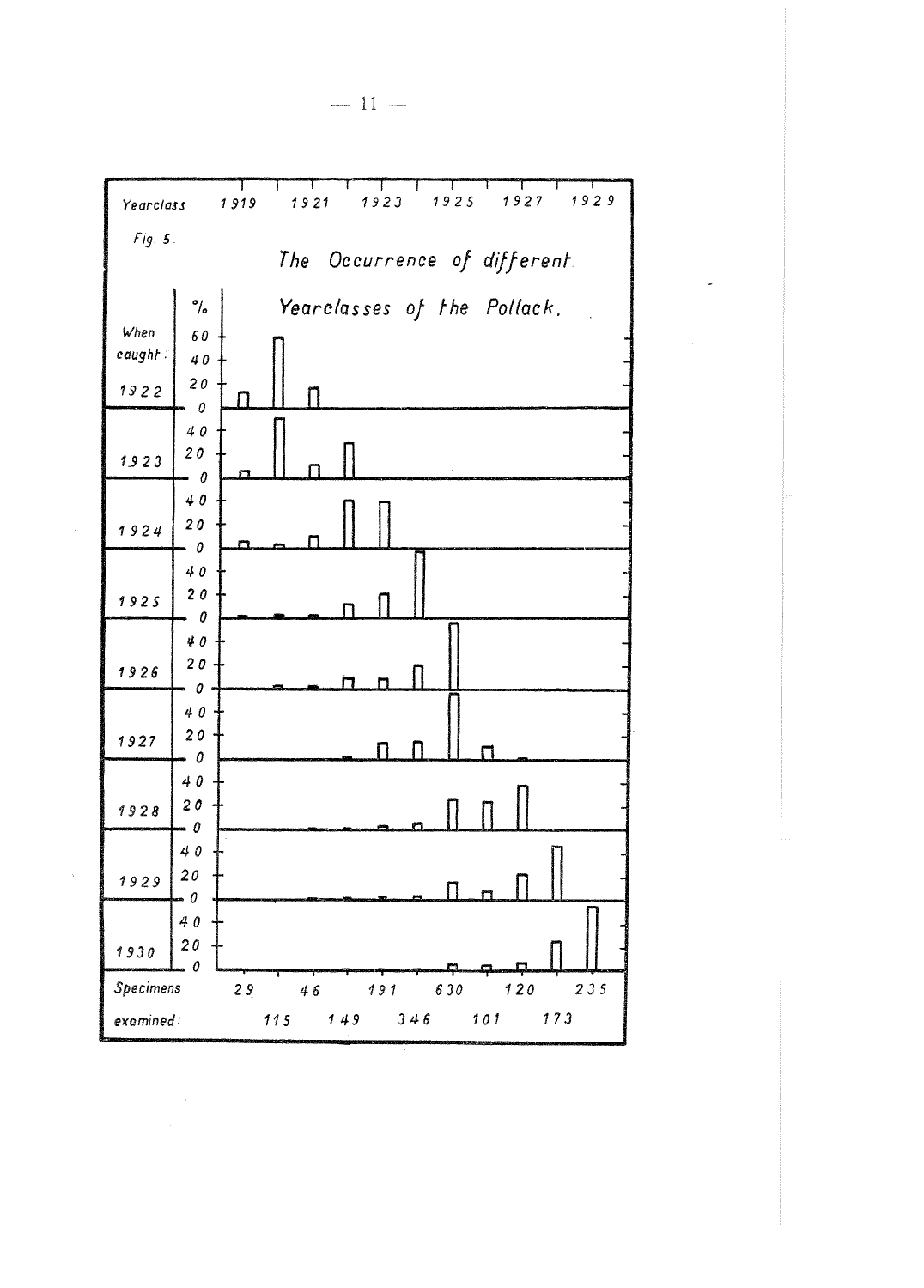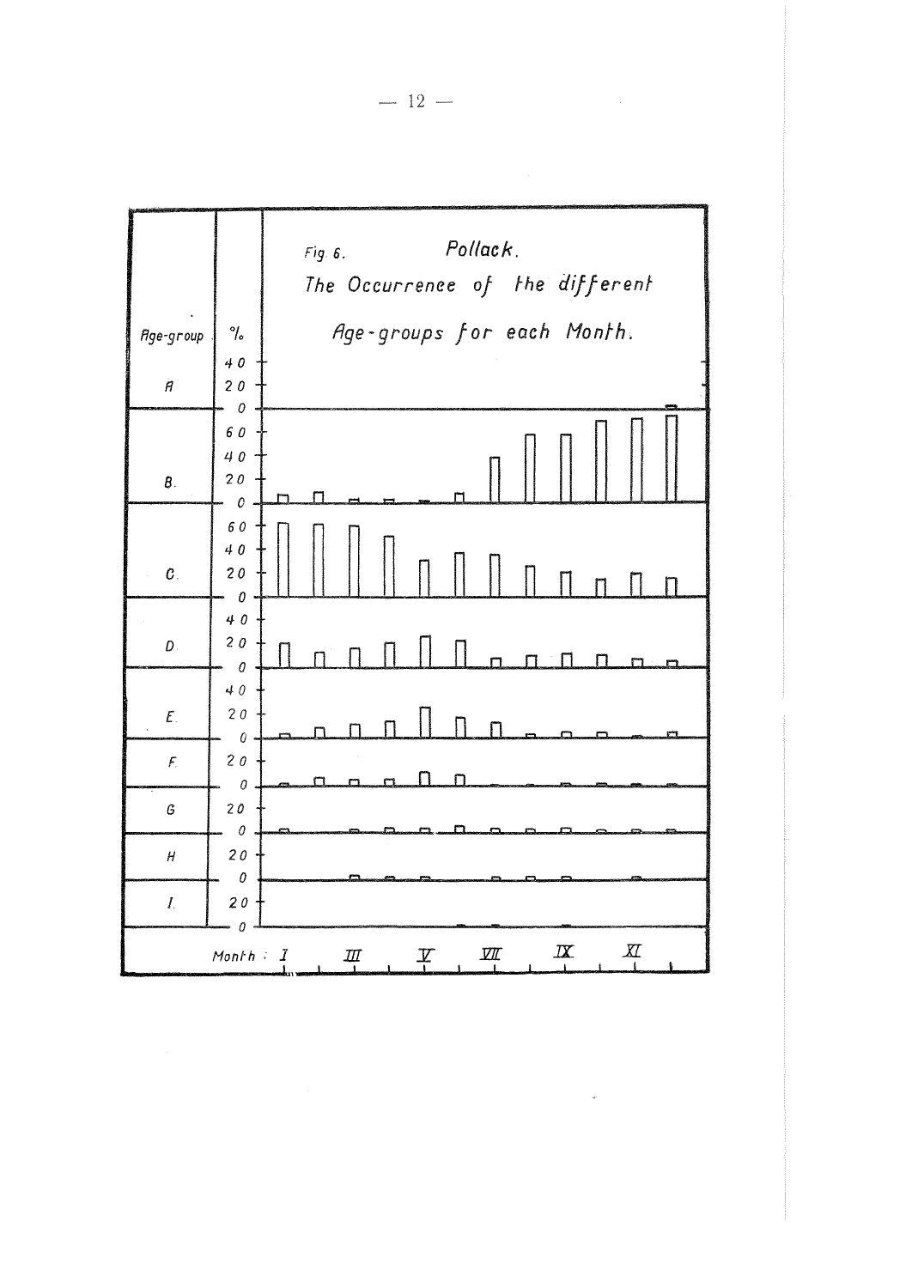The length of the pollack found by direct measurements of the fish from each season and of different ages is given in fig. 4. It will be seen that the curve is undulating, which means that the intensity of growth varies. The less intense growth occurs near the middle of Winter,

Each Autumn (August--September) about 100 hauls are made with a seine in the littoral region of our Skagerrack coast. The pollack caught here is distinctly smaller than the fish of the same age caught in traps at the same season — as will be seen from the same figure.

As *to* the size of the pollack in different waters, the variations are too small to be dealt with in this booklet, the material being too scanty.

Table 5 and fig. 5 give the total results as to the occurrence of different year-groups, The 1925 year-group is especially rich.

The total number of fish examined in each month is given in table 6. From the total it is evident that the pollack occurs in the traps especially in the late Summer and Autumn. By studying the table, however, it will be seen that the high number in that season is chiefly due to the very young fish. The older fish are best represented in Spring and early Summer. During the actual Winter the catches are low. The relative catches of the different age groups are given in fig. *6,* 

The right-hand column of tab. 6 shows that the pollack is caught in the traps at a very early age, about 46  $\frac{0}{0}$  being fish in their second year, and about 29  $\frac{0}{2}$  in their third.

The catches in the traps are not representative, however, the relatively large pollack being chiefly caught by hook and line, or in nets.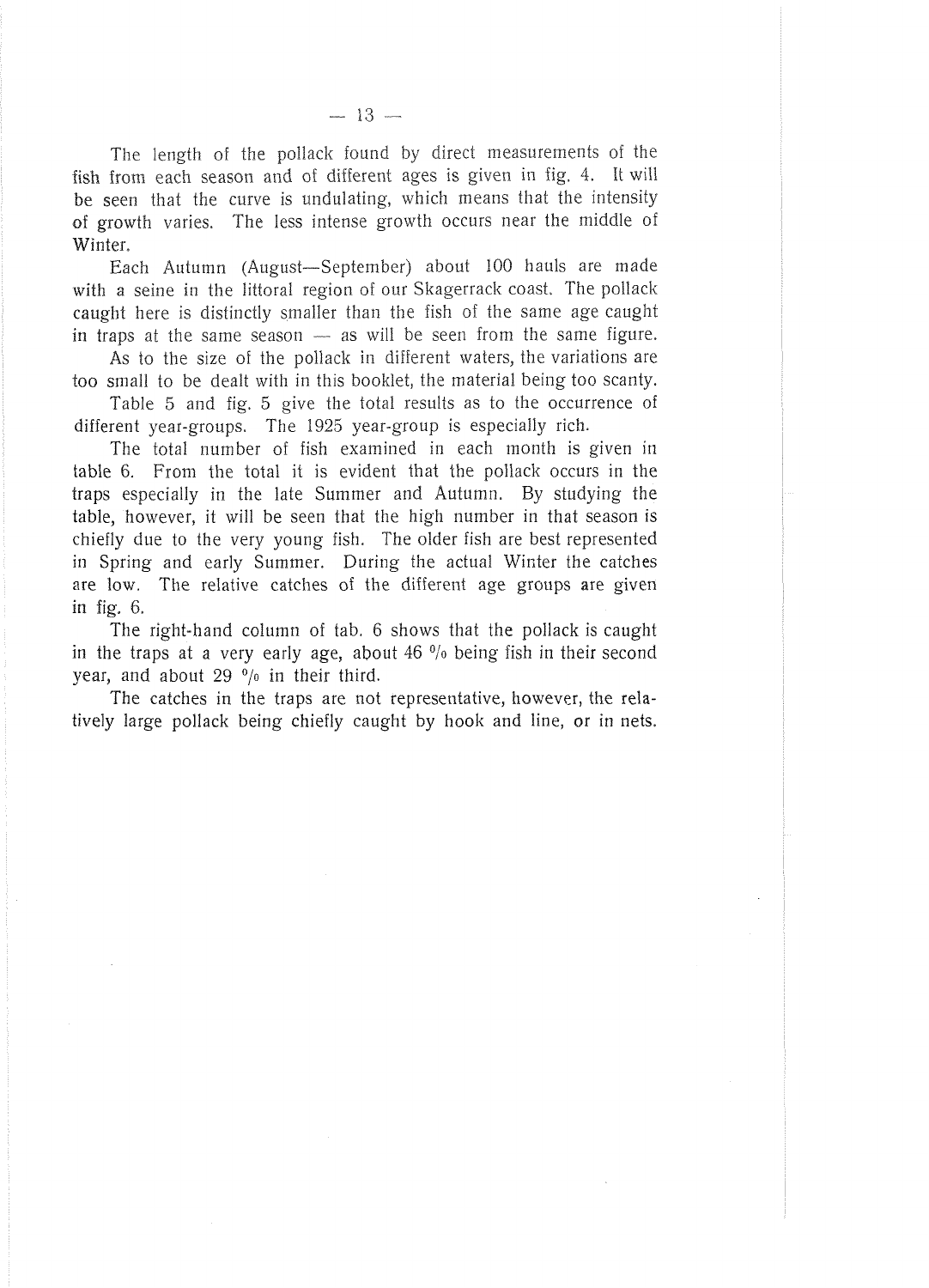|              |               |                 |                          |                     |                |                | Year-group               |                 |                |                |                          |                                                                                                                                                                                                                                                                                                                                                                                                                                               | Total    |
|--------------|---------------|-----------------|--------------------------|---------------------|----------------|----------------|--------------------------|-----------------|----------------|----------------|--------------------------|-----------------------------------------------------------------------------------------------------------------------------------------------------------------------------------------------------------------------------------------------------------------------------------------------------------------------------------------------------------------------------------------------------------------------------------------------|----------|
|              |               | 1919            | 1920                     | 1921                | 1922           | 1923           | 1924                     | 1925            | 1926           | 1927           | 1928                     | 1929                                                                                                                                                                                                                                                                                                                                                                                                                                          |          |
| When caught: |               |                 |                          |                     |                |                |                          |                 |                |                |                          |                                                                                                                                                                                                                                                                                                                                                                                                                                               |          |
| 1922         |               | 15              | 67                       | $20\,$              |                |                | -----                    |                 |                |                | -----                    | -                                                                                                                                                                                                                                                                                                                                                                                                                                             | $102\,$  |
| $\mathbf{1}$ | 0/0           | $13.5\,$        | $60-4$                   | $18.0\,$            | $\cdots$       | -              | ------                   |                 | <b>STATION</b> | -----          | ------                   | $\overline{\phantom{a}}$                                                                                                                                                                                                                                                                                                                                                                                                                      |          |
| 1923         |               | $\sqrt{2}$      | 17                       | $\overline{4}$      | 10             | ---            | ----                     |                 | <b>CONTRA</b>  |                | -                        |                                                                                                                                                                                                                                                                                                                                                                                                                                               | 33       |
|              | 0/0           | $6-1$           | 51.5                     | 12.2                | $30-3$         | $\cdots$       | -----                    | $rac{1}{2}$     | ---            |                | --                       | --------                                                                                                                                                                                                                                                                                                                                                                                                                                      |          |
| 1924         |               | $\sqrt{3}$      | $\sqrt{2}$               | $\,6\,$             | 24             | 23             | $\overline{\phantom{a}}$ | $\sim$          | ----           | <b>Without</b> | $-$ anaav                | --                                                                                                                                                                                                                                                                                                                                                                                                                                            | 58       |
|              | $0/_{\rm 0}$  | $5\!\cdot\!2$   | 3.5                      | $10-7$              | 41.4           | 39.6           | $-$                      | <b>Business</b> |                | <b>Service</b> | -                        | samen.                                                                                                                                                                                                                                                                                                                                                                                                                                        |          |
| 1925         |               | $\sqrt{2}$      | $\,8\,$                  | $\overline{7}$      | 32             | 54             | 145                      | $\mathbf{1}$    |                | ----           | -----                    | $\overline{\phantom{a}}$                                                                                                                                                                                                                                                                                                                                                                                                                      | 249      |
| $^{2}$       | 0/0           | $0.8\,$         | $3.2\,$                  | $2\mathord{\cdot}8$ | 12.8           | $21 - 6$       | $58 - 0$                 | 0.4             |                |                | <b>Security</b>          | $\hspace{0.05cm}$                                                                                                                                                                                                                                                                                                                                                                                                                             |          |
| 1926         |               | $\overline{7}$  | 21                       | 6                   | 71             | 68             | 141                      | 392             | <b>Common</b>  | <b>Homes</b>   | $-$                      | $\overline{\phantom{a}}$                                                                                                                                                                                                                                                                                                                                                                                                                      | 706      |
|              | 0/0           | $1\cdot 0$      | $3.0\,$                  | $0.9\,$             | $10-5$         | 9.6            | 20.0                     | $55-5$          | —⊶             |                | $\overline{\phantom{a}}$ | ------                                                                                                                                                                                                                                                                                                                                                                                                                                        |          |
| 1927         |               |                 | --------                 | $- -$               | $\overline{7}$ | 35             | 39                       | 146             | $30\,$         | $\mathbf{1}$   | $\sim$                   | $\frac{1}{2} \left( \frac{1}{2} \right)^{2} \left( \frac{1}{2} \right)^{2} \left( \frac{1}{2} \right)^{2} \left( \frac{1}{2} \right)^{2} \left( \frac{1}{2} \right)^{2} \left( \frac{1}{2} \right)^{2} \left( \frac{1}{2} \right)^{2} \left( \frac{1}{2} \right)^{2} \left( \frac{1}{2} \right)^{2} \left( \frac{1}{2} \right)^{2} \left( \frac{1}{2} \right)^{2} \left( \frac{1}{2} \right)^{2} \left( \frac{1}{2} \right)^{2} \left( \frac$ | 258      |
|              | $\theta/_{0}$ | ----            |                          |                     | 2.7            | $13.6\,$       | $15-1$                   | $56-6$          | $11.6\,$       | 0.4            | -                        | —                                                                                                                                                                                                                                                                                                                                                                                                                                             |          |
| 1928         |               | مست             | ----                     | 1                   | $\dot{2}$      | $\,6\,$        | $10\,$                   | 43              | 40             | 62             | $\overline{\phantom{0}}$ | $\hspace{0.5cm}$                                                                                                                                                                                                                                                                                                                                                                                                                              | 164      |
|              | 0/0           | $\cdots$        |                          | $0.6\,$             | $1\!\cdot\!2$  | 3.7            | $6-1$                    | $26-2$          | 24.5           | 37.9           | $\overline{\phantom{a}}$ | -----                                                                                                                                                                                                                                                                                                                                                                                                                                         |          |
| 1929         |               | ------          | $\overline{\phantom{a}}$ | $\sqrt{2}$          | $\overline{2}$ | $\overline{4}$ | $\overline{4}$           | $22\,$          | 11             | 31             | 67                       | $\cdots$                                                                                                                                                                                                                                                                                                                                                                                                                                      | 143      |
|              | 0/0           | $\cdots$        | -------                  | $1.4\,$             | $1\cdot 4$     | $2.8\,$        | $2\mathord{\cdot}8$      | $15-4$          | $7.7\,$        | 21.7           | 46.8                     | $\cdots$                                                                                                                                                                                                                                                                                                                                                                                                                                      |          |
| 1930         |               | $m_{\rm{F}}$    | ----                     | <b>AMARAN</b>       | 1              | $\mathbf{1}$   | $\overline{7}$           | 26              | 20             | 26             | 106                      | 235                                                                                                                                                                                                                                                                                                                                                                                                                                           | 422      |
|              | 0/0           | <b>Security</b> | ---                      | ------              | $0.2\,$        | $0.2\,$        | 1.7                      | 6.2             | 4.7            | 6.2            | 25.1                     | $55-6$                                                                                                                                                                                                                                                                                                                                                                                                                                        |          |
|              | Total         | 29              | 115                      | 46                  | 149            | 191            | 346                      | 630             | 101            | 120            | 173                      | 235                                                                                                                                                                                                                                                                                                                                                                                                                                           | $2\;135$ |

計

Tab. 5. The occurrence of different year-groups.

<sup>1</sup>) 9 older specimens not included. <sup>2</sup>) 1 older specimen not included.